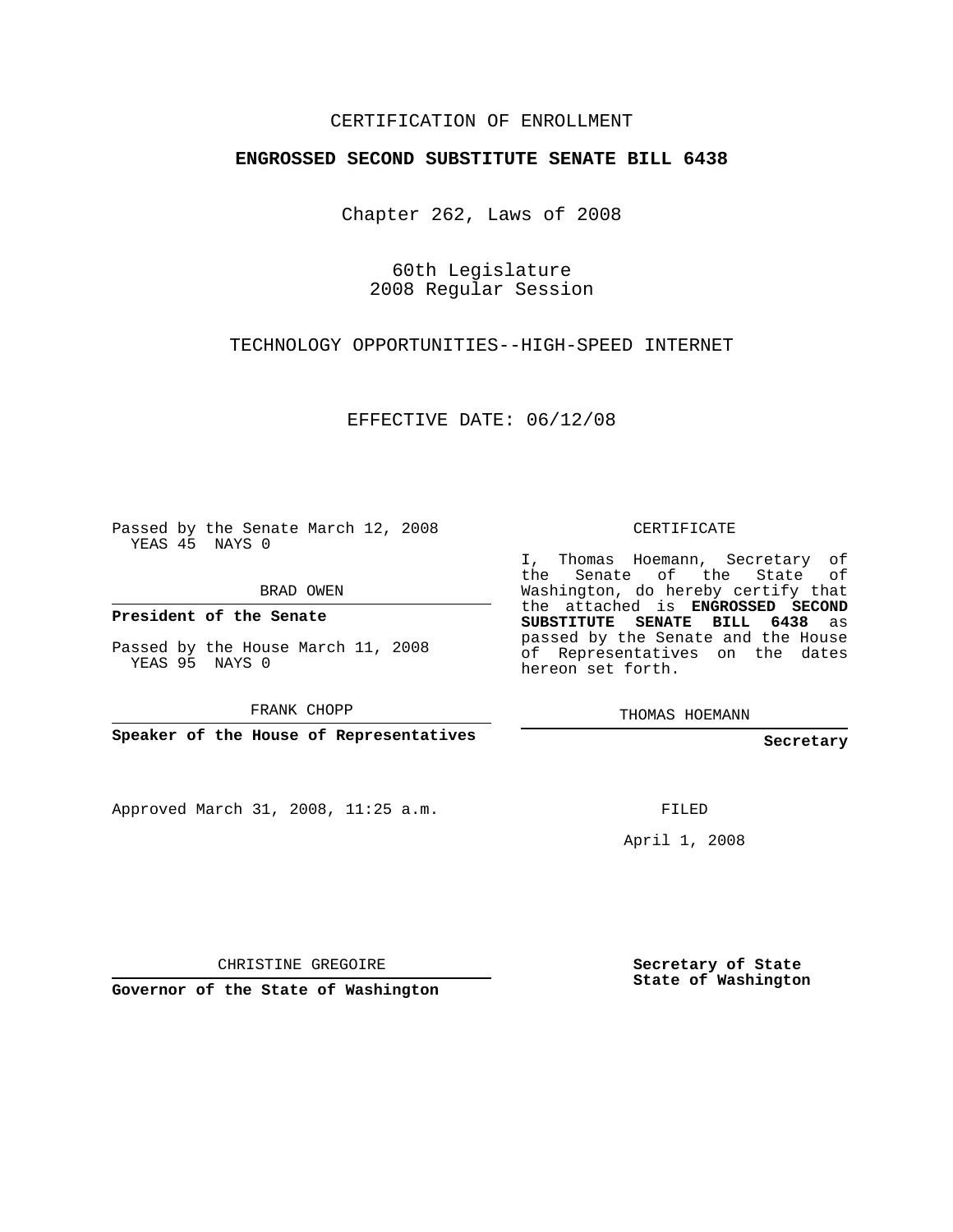## **ENGROSSED SECOND SUBSTITUTE SENATE BILL 6438** \_\_\_\_\_\_\_\_\_\_\_\_\_\_\_\_\_\_\_\_\_\_\_\_\_\_\_\_\_\_\_\_\_\_\_\_\_\_\_\_\_\_\_\_\_

\_\_\_\_\_\_\_\_\_\_\_\_\_\_\_\_\_\_\_\_\_\_\_\_\_\_\_\_\_\_\_\_\_\_\_\_\_\_\_\_\_\_\_\_\_

AS AMENDED BY THE HOUSE

Passed Legislature - 2008 Regular Session

**State of Washington 60th Legislature 2008 Regular Session By** Senate Ways & Means (originally sponsored by Senators Kohl-Welles, Rockefeller, Oemig, Honeyford, Murray, Delvin, and Pridemore)

READ FIRST TIME 02/12/08.

 AN ACT Relating to a statewide high-speed internet deployment and adoption initiative; adding new sections to chapter 43.105 RCW; adding a new chapter to Title 28B RCW; and creating new sections.

BE IT ENACTED BY THE LEGISLATURE OF THE STATE OF WASHINGTON:

 NEW SECTION. **Sec. 1.** (1) The legislature finds and declares the following:

 (a) The deployment and adoption of high-speed internet services and information technology has resulted in enhanced economic development and public safety for the state's communities, improved health care and educational opportunities, and a better quality of life for the state's residents;

 (b) Continued progress in the deployment and adoption of high-speed internet services and other advanced telecommunications services, both land-based and wireless, is vital to ensuring Washington remains competitive and continues to create business and job growth; and

 (c) That the state must encourage and support strategic partnerships of public, private, nonprofit, and community-based sectors in the continued growth and development of high-speed internet services and information technology for state residents and businesses.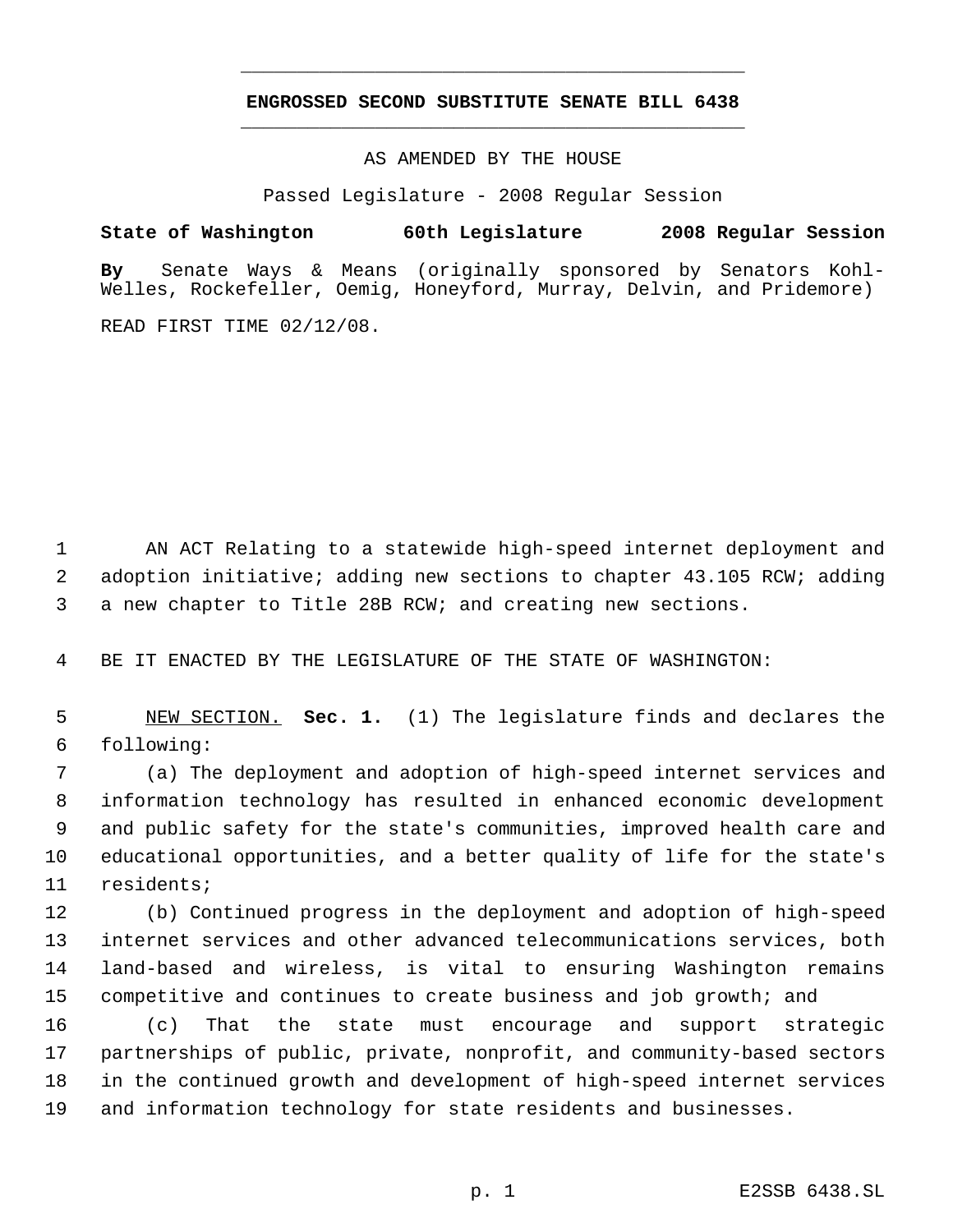(2) Therefore, in order to begin advancing the state towards further growth and development of high-speed internet in the state, and to ensure a better quality of life for all state residents, it is the legislature's intent to conduct a statewide needs assessment of broadband internet resources through an open dialogue with all interested parties, including providers, unions, businesses, community organizations, local governments, and state agencies. The legislature intends to use this needs assessment in guiding future plans on how to ensure that every resident in Washington state may gain access to high-speed internet services and, as part of this effort, to address digital literacy and technology training needs of low-income and technology underserved residents of the state through state support of community technology programs.

 NEW SECTION. **Sec. 2.** (1) After the broadband study authorized by the legislature in 2007 has been completed, or by July 15, 2008, the department of information services, in coordination with the department of community, trade, and economic development and the utilities and transportation commission, shall convene a work group to develop a high-speed internet deployment and adoption strategy for the state.

 (2) The department of information services shall invite representatives from the following organizations to participate in the work group:

 (a) Representatives of public, private, and nonprofit agencies and organizations representing economic development, local community development, local government, community planning, technology planning, education, and health care;

 (b) Representatives of telecommunications providers, technology companies, telecommunications unions, public utilities, and relevant private sector entities;

(c) Representatives of community-based organizations; and

 (d) Representatives of other relevant entities as the department of information services may deem appropriate.

 (3) The department of information services shall, in consultation with the work group, develop a high-speed internet deployment and adoption strategy to accomplish the following objectives:

 (a) Create and regularly update a detailed, geographic information system map at the census block level of the high-speed internet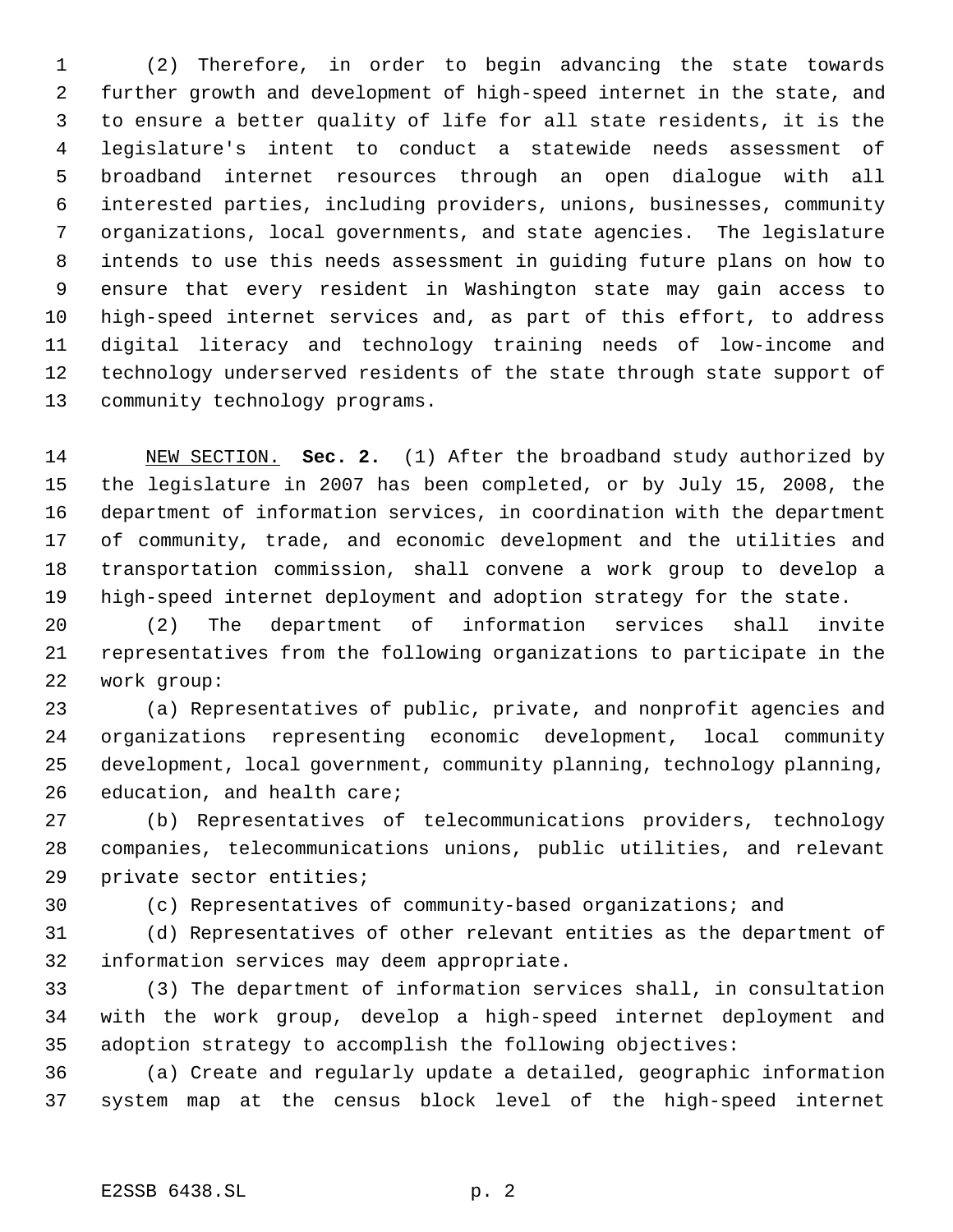services and other relevant telecommunications and information technology services owned or leased by public entities in the state with instructions on how proprietary and competitively sensitive data will be handled, stored, and used. Development of this geographic information system map may include collaboration with students and faculty at community colleges and universities in the state. The statewide inventory must, at a minimum, detail:

 (i) The physical location of all high-speed internet infrastructure 9 owned or leased by public entities;

(ii) The amount of excess capacity available; and

 (iii) Whether the high-speed internet infrastructure is active or inactive;

 (b) Work collaboratively with telecommunications providers and internet service providers to assess, create, and regularly update a geographic information system map at the census block level of the privately owned high-speed internet infrastructure in the state, with instructions on how proprietary and competitively sensitive data will 18 be handled, stored, and used;

 (c) Combine the geographic information system map of high-speed internet infrastructure owned by public entities with the geographic information system map of high-speed internet infrastructure owned by private entities to create and regularly update a statewide inventory of all high-speed internet infrastructure in the state;

 (d) Use the geographic information system map of all high-speed internet infrastructure in the state, both public and privately owned or leased, to identify and regularly update the geographic gaps in high-speed internet service, including an assessment of the population 28 located in each of the geographic gaps;

 (e) Spur the development of high-speed internet resources in the state, which may include, but is not limited to, soliciting funding in the form of grants or donations; establishing technology literacy programs in conjunction with institutions of higher education; establishing low-cost hardware and software purchasing programs; and developing loan programs targeting small businesses or businesses located in underserved areas;

 (f) Track statewide residential and business adoption of high-speed internet, computers, and related information technology, including an identification of barriers to adoption;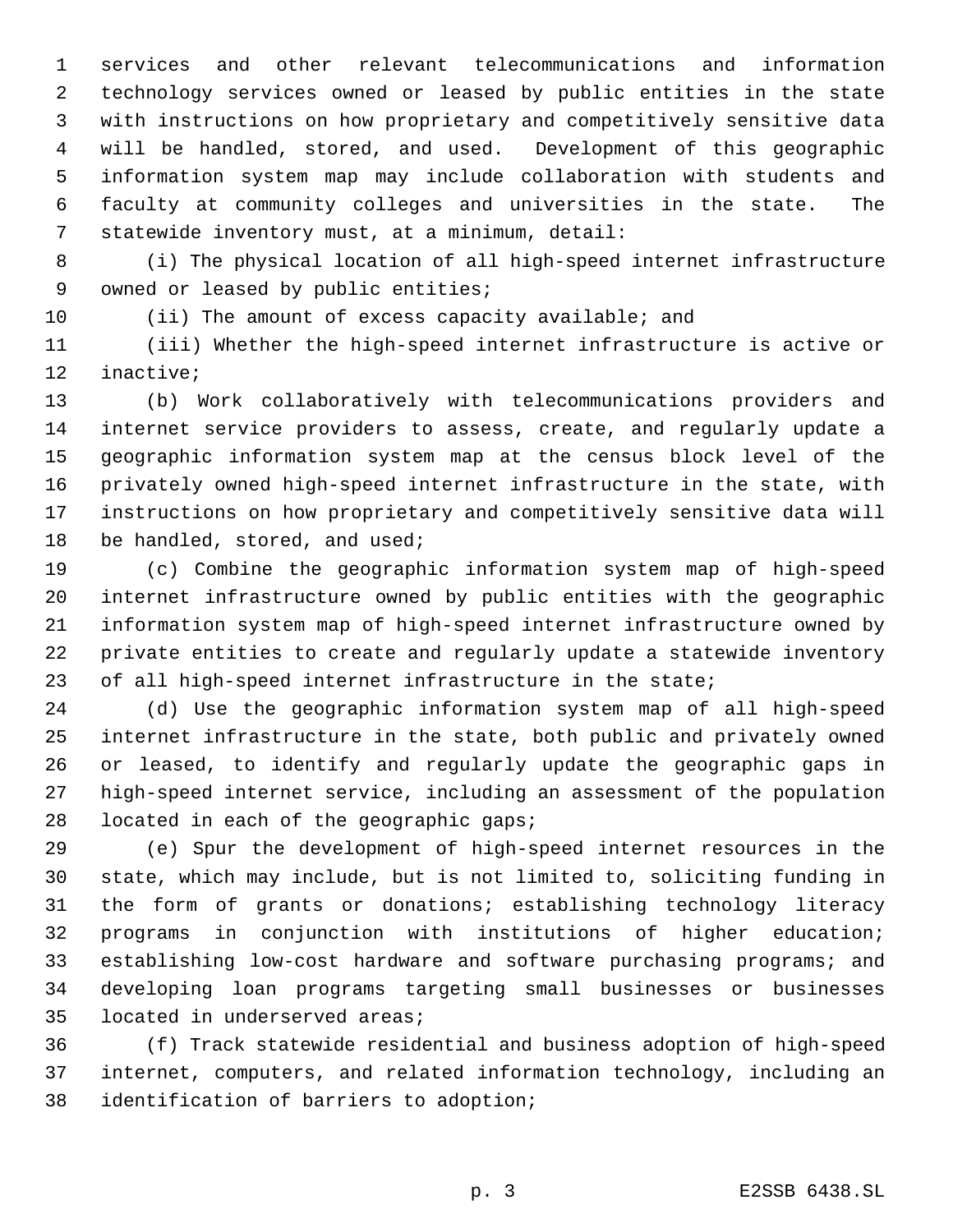(g) Build and facilitate local technology planning teams and partnerships with members representing cross-sections of the community, which may include participation from the following organizations: Representatives of business, telecommunications unions, K-12 education, community colleges, local economic development organizations, health care, libraries, universities, community-based organizations, local governments, tourism, parks and recreation, and agriculture;

(h) Use the local technology planning teams and partnerships to:

9 (i) Conduct a needs assessment; and

 (ii) Work collaboratively with high-speed internet providers and technology companies across the state to encourage deployment and use, especially in unserved areas, through use of local demand aggregation, mapping analysis, and creation of market intelligence to improve the investment rationale and business case; and

 (i) Work with Washington State University extension pursuant to section 6 of this act to establish low-cost programs to improve computer ownership, technology literacy, and high-speed internet access for disenfranchised or unserved populations across the state.

 (4) By September 1, 2008, the department of information services shall provide a status update to the telecommunications committees in the house of representatives and the senate, outlining the progress made to date by the work group and the issues remaining to be considered.

 (5) By December 1, 2008, the department of information services shall complete the high-speed internet deployment and adoption strategy and provide a report to the fiscal and telecommunications committees in the house of representatives and the senate, the governor, and the office of financial management. The main objective of the report is to outline, based on the efforts of the work group, what legislation is needed in order to implement the high-speed internet deployment and adoption strategy, including a range of potential funding requests to accompany the legislation. Specifically, the report shall include the following:

 (a) Benchmarks, performance measures, milestones, deliverables, timelines, and such other indicators of performance and progress as are necessary to guide development and implementation of the high-speed internet deployment and adoption strategy, both short term and long term, including an assessment of the amount of funding needed to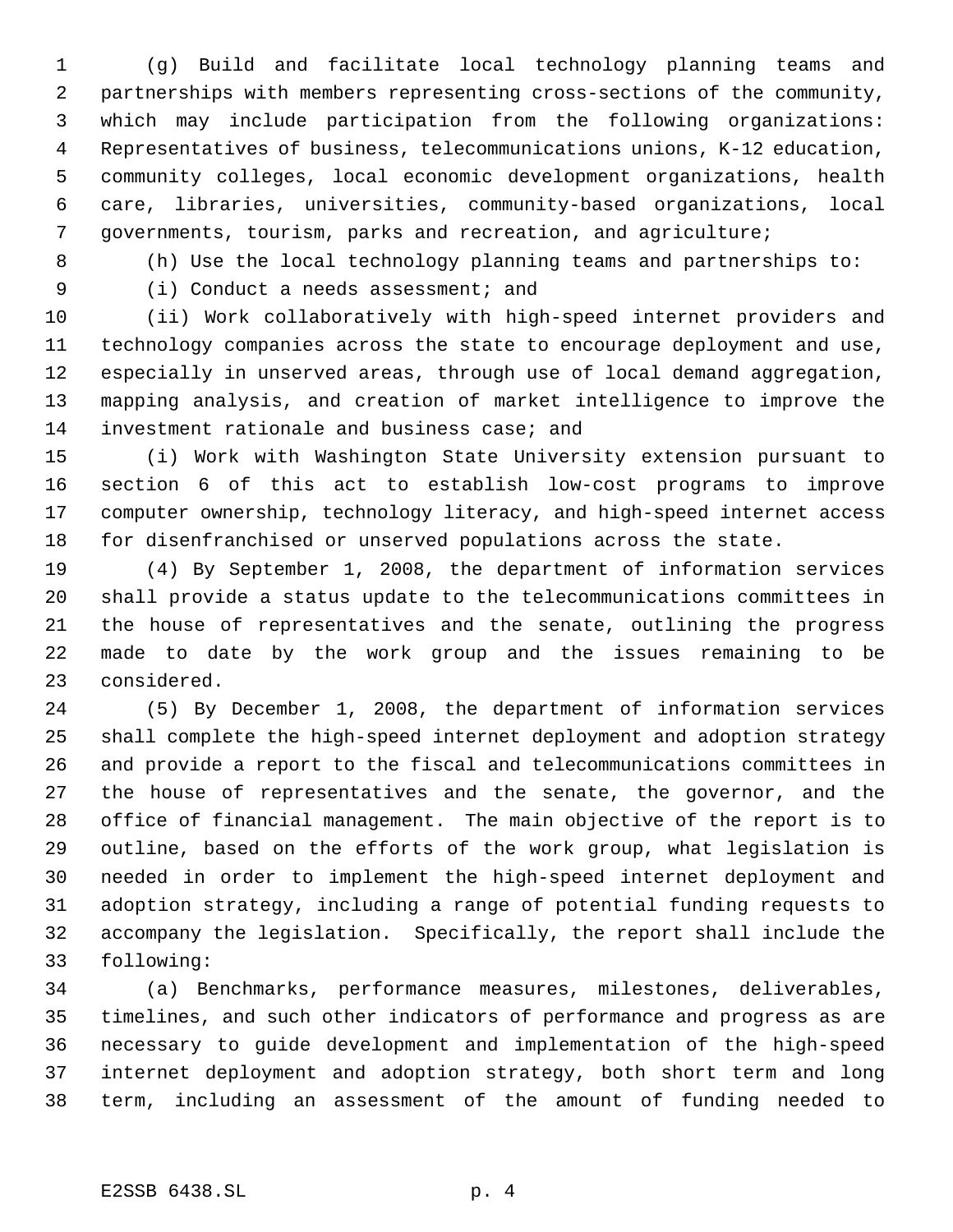accomplish a baseline assessment of the high-speed internet infrastructure owned by public and private entities of the state in an eighteen-month period; and

 (b) Ways to structure and appropriately scale and phase development and implementation of the high-speed internet deployment and adoption strategy so as to link to, leverage, and otherwise synchronize with other relevant and related funding, technology, capital initiatives, investments, and opportunities.

 NEW SECTION. **Sec. 3.** A new section is added to chapter 43.105 RCW to read as follows:

 (1) For purposes of compliance with section 2 of this act or any subsequent high-speed internet deployment and adoption initiative, the department of information services, the department of community, trade, and economic development, the utilities and transportation commission, and any other government agent or agency shall not gather or request any information related to high-speed internet infrastructure or service from providers of telecommunications or high-speed internet services that is classified by the provider as proprietary or competitively sensitive.

 (2) Nothing in this section may be construed as limiting the authority of a state agency or local government to gather or request information from providers of telecommunications or high-speed internet services for other purposes pursuant to its statutory authority.

 NEW SECTION. **Sec. 4.** Nothing in this act may be construed as giving the department of information services or any other entities any additional authority, regulatory or otherwise, over providers of telecommunications and information technology.

 NEW SECTION. **Sec. 5.** A new section is added to chapter 43.105 RCW to read as follows:

 (1) By January 1, 2009, the department, in consultation with Washington State University, shall identify and make publicly available a web directory of public facilities that provide community technology programs throughout the state.

 (2) For the purposes of this section, "community technology program" has the same meaning as in section 7 of this act.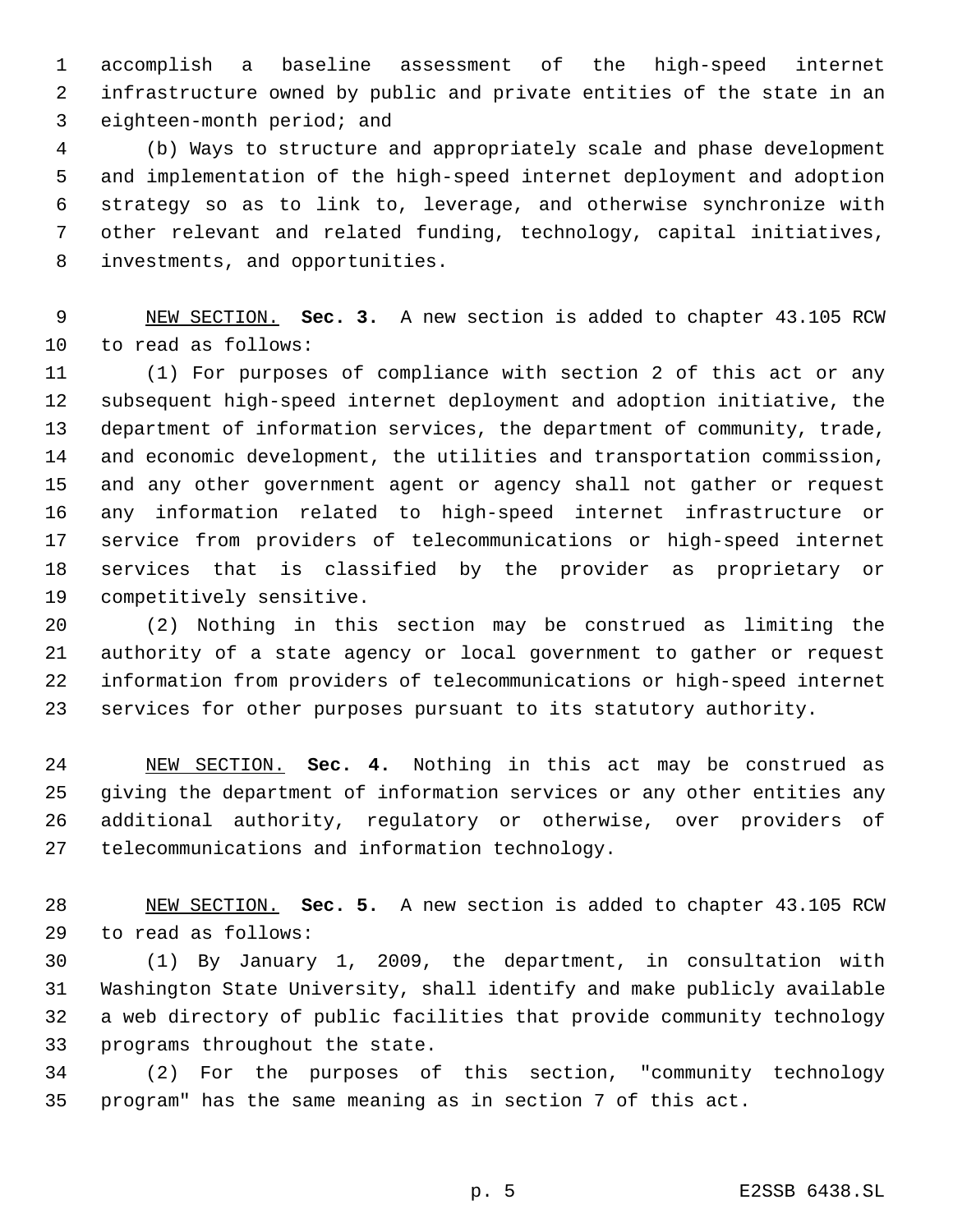NEW SECTION. **Sec. 6.** The community technology opportunity program is created to support the efforts of community technology programs throughout the state. The community technology opportunity program must be administered by the Washington State University extension, in consultation with the department of information services. The Washington State University extension may contract for services in order to carry out the extension's obligations under this section.

 (1) In implementing the community technology opportunity program the administrator must, to the extent funds are appropriated for this purpose:

 (a) Provide organizational and capacity building support to community technology programs throughout the state, and identify and facilitate the availability of other public and private sources of funds to enhance the purposes of the program and the work of community technology programs. No more than fifteen percent of funds received by 16 the administrator for the program may be expended on these functions;

 (b) Establish a competitive grant program and provide grants to community technology programs to provide training and skill-building 19 opportunities; access to hardware and software; internet connectivity; assistance in the adoption of information and communication technologies in low-income and underserved areas of the state; and development of locally relevant content and delivery of vital services through technology.

(2) Grant applicants must:

 (a) Provide evidence that the applicant is a nonprofit entity or a public entity that is working in partnership with a nonprofit entity;

(b) Define the geographic area or population to be served;

 (c) Include in the application the results of a needs assessment addressing, in the geographic area or among the population to be served: The impact of inadequacies in technology access or knowledge, barriers faced, and services needed;

 (d) Explain in detail the strategy for addressing the needs identified and an implementation plan including objectives, tasks, and benchmarks for the applicant and the role that other organizations will play in assisting the applicant's efforts;

 (e) Provide evidence of matching funds and resources, which are equivalent to at least one-quarter of the grant amount committed to the applicant's strategy;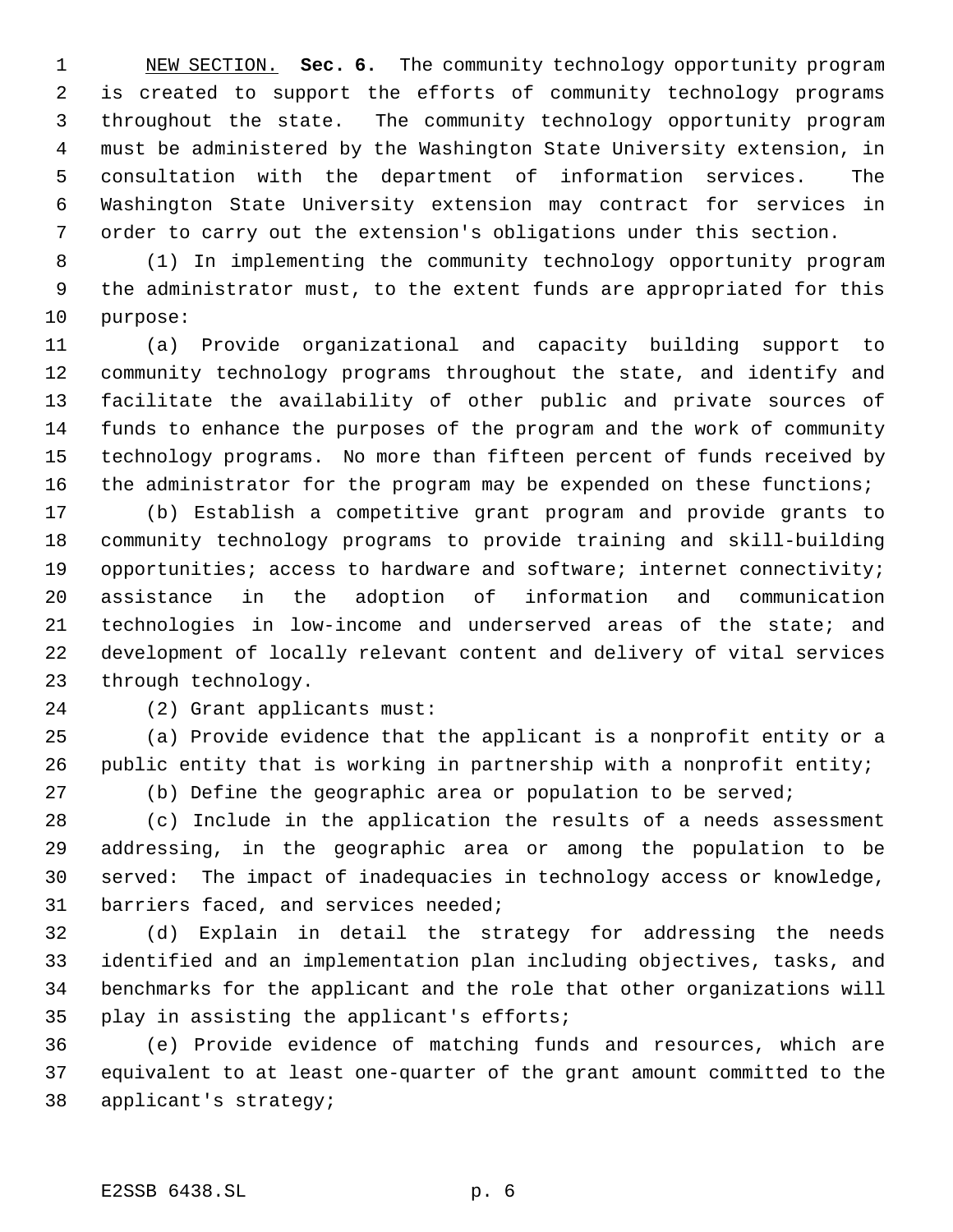(f) Provide evidence that funds applied for, if received, will be used to provide effective delivery of community technology services in alignment with the goals of this program and to increase the applicant's level of effort beyond the current level; and

 (g) Comply with such other requirements as the administrator establishes.

 (3) The administrator may use no more than ten percent of funds received for the community technology opportunity program to cover administrative expenses.

 (4) The administrator must establish expected program outcomes for each grant recipient and must require grant recipients to provide an annual accounting of program outcomes.

 NEW SECTION. **Sec. 7.** The definitions in this section apply throughout this chapter unless the context clearly requires otherwise. (1) "Administrator" means the community technology opportunity program administrator designated by the Washington State University extension.

 (2) "Community technology program" means a program, including a digital inclusion program, engaged in diffusing information and communications technology in local communities, particularly in underserved areas. These programs may include, but are not limited to, programs that provide education and skill-building opportunities, hardware and software, internet connectivity, and development of locally relevant content and delivery of vital services through technology.

 NEW SECTION. **Sec. 8.** The Washington community technology opportunity account is established in the state treasury. Donated funds from private and public sources may be deposited into the account. Expenditures from the account may be used only for the operation of the community technology opportunity program as provided in section 6 of this act. Only the administrator or the administrator's designee may authorize expenditures from the account.

 NEW SECTION. **Sec. 9.** Sections 6 through 8 of this act constitute a new chapter in Title 28B RCW.